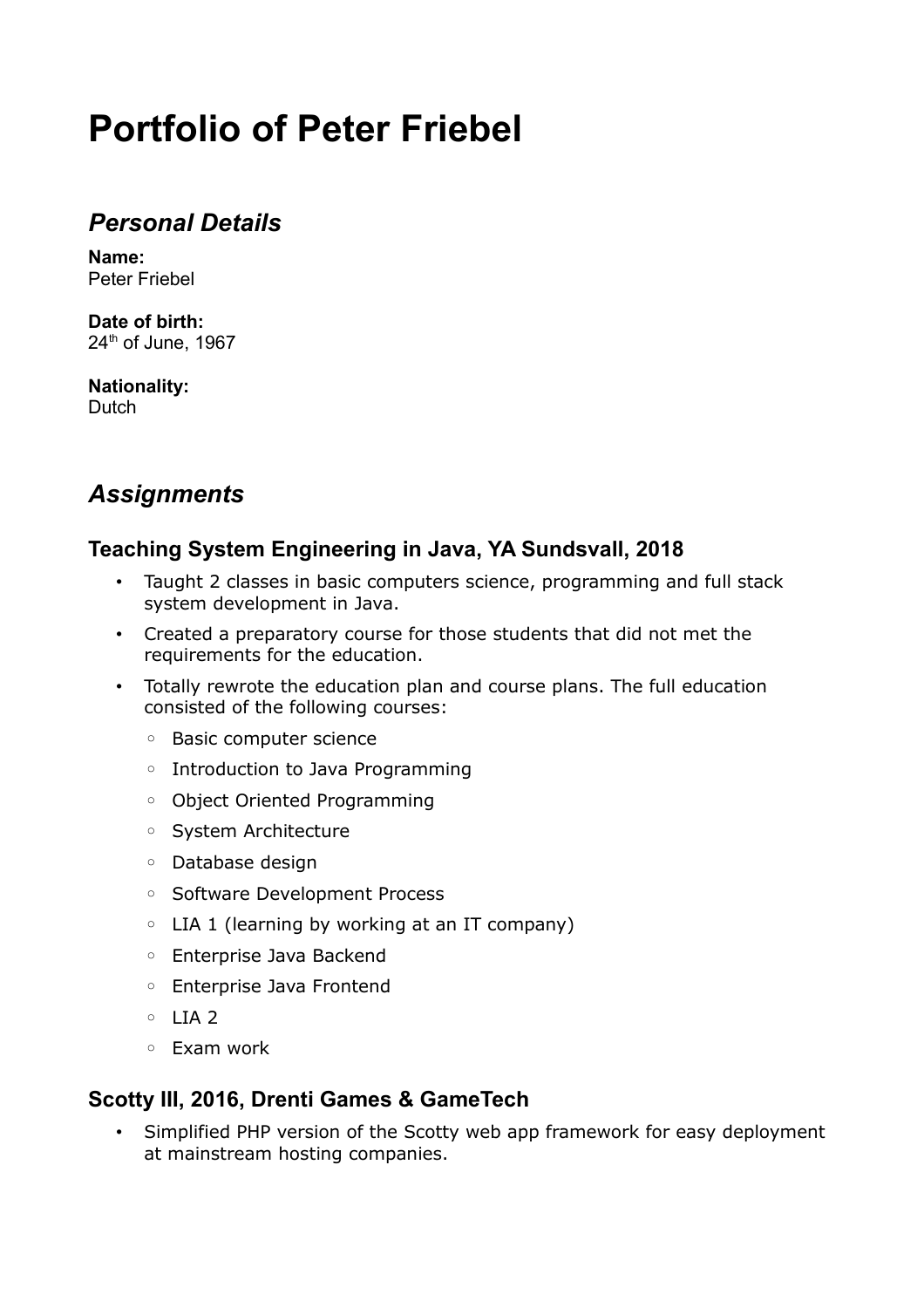# **Radical Retro Entertainment System 1 (RES 1), Irritum Radical, 2015**

• RES 1 is a retro gaming console based on the Raspberry Pi 2 running Retropie. Because Retropie and the Raspberry are products tailored towards technically proficient persons with a great deal of knowledge in Linux etc., Irritum Radical packages and configures all required components for various scenarios and personal requirements. This is both a product and a service.

# **Naturum Fulufjället, NDIG & NQuiz, Irritum Radical, 2015**

- Both programs are based on the Java Engine implementation of the Fringe engine.
- NDIG: A digital image grabber. Naturum wants to make a movie from a whole year of daily pics from their web camera.
- NQuiz: A grapical quiz engine. Uses Fringe with the Java 2D rendering engine. This system lets you create graphical quizes. This is running on one of their Linutop systems with touch screens (see below).

### **Fringe & Fringe Engine, Irritum Radical, 2015 -**

• Fringe is a classified game development project. The game runs on mobile devices. I created a new version of Firesteel GDF that is called the Fringe Engine. This game engine can produce 3D and 2D games on many platforms including Android and IOS. In its prototype version Java, Java 2D and Android implementations are created.

#### **Nexum, 2014**

• For a French company (Nexum) and its classified new software development system, I designed and implemented TXP, a transactional process manager.

### **Magento web shop for HuskyGård and NilAlf, 2014**

• Implementation of Magento based web shops for HuskyGård and NilAlf

### **Misc, 2013**

- Various web camera assignments
- Maintenance and development for earlier customers

### **Framework and integration support and development Office Depot, 2012**

• Office Depot (formerly Svanströms & Co) required various addition changes and support of the xml based eCommerce platform and integration layer to MOVEX that I designed and implemented.

### **Idre Golfklubb, 2012**

• Design and implementation of a web camera solution. Requires a long distance wireless network bridge and deployment and hosting of an image server at IdreData.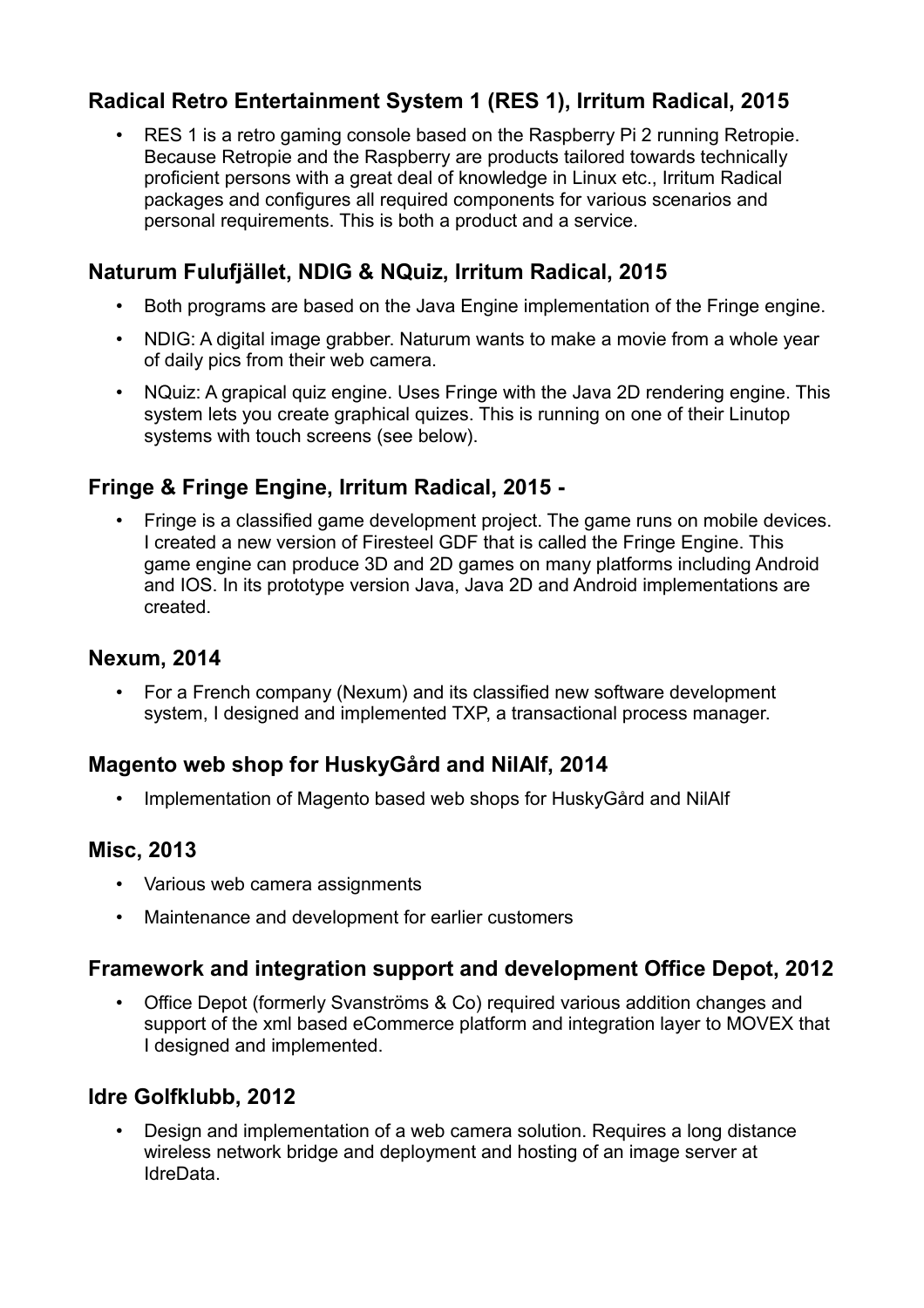### **HedData, 2012**

• Irritum IdreData started a strategic partnership. IdreData and HedData cooperate in the design and implementation of larger ICT projects in northern Dalarna.

#### **Vattenriket Kristianstad, 2011 - 2012**

• For Vattenriket Kristianstad I created a web camera solution to monitor a nesting bird in the wilderness. This solution required a solar panel energy solution to power the camera and 3G Internet router.

### **Naturum Fulufjället, 2010 - 2011**

• For Naturum i Fulufjället National Park I created a low power consumption digital signage and kiosk solution. I also created web cam solution with hosting.

### **BFD Travel & Event, 2010 - 2011**

• Customization and deployment of Irritum Activity booking system.

#### **Irritum IdreData, November 2010**

• For my own software company, Irritum, I created an Open Source product called Irritum OE Small Business Tools. SBTools is based on Irritum IdreData's modified content management framework OpenEdit (Irritum OE Core). The system provides web developers with an easy way to implement e-Commerce functions without having to deploy complex back office systems. The system is a J2EE compliant web application.

#### **Confidential destination company in Sweden, October 2010 – 2011**

• For a destination company in Sweden, I designed an Internet Kiosk System. The system was intended to provide visiting tourists with terminals at various locations in the destination. The terminals provide access to the destination company's Internet Web site and its on-line booking system. The Challenge was to create a locally supported system that was cheaper than established providers of such systems. I have succeeded in designing such a system using industrial PC's and other components and using Linux.

#### **Strike Games / Irritum Radical, November 2009 – 2011**

• I became Lead Programmer and Co-Founder of the US based company Strike Games. I developed FireSteel, Strike Game's revolutionary GDF (Game Development Framework), 3D Graphics and Physics Engine. My company Irritum IdreData owns this project and is planning to diversify the engine to be used in 3D simulation projects, 3D data visualization projects and other games. FireSteel is largely written in Java but has the feature that it supports natively implemented optimized renderers.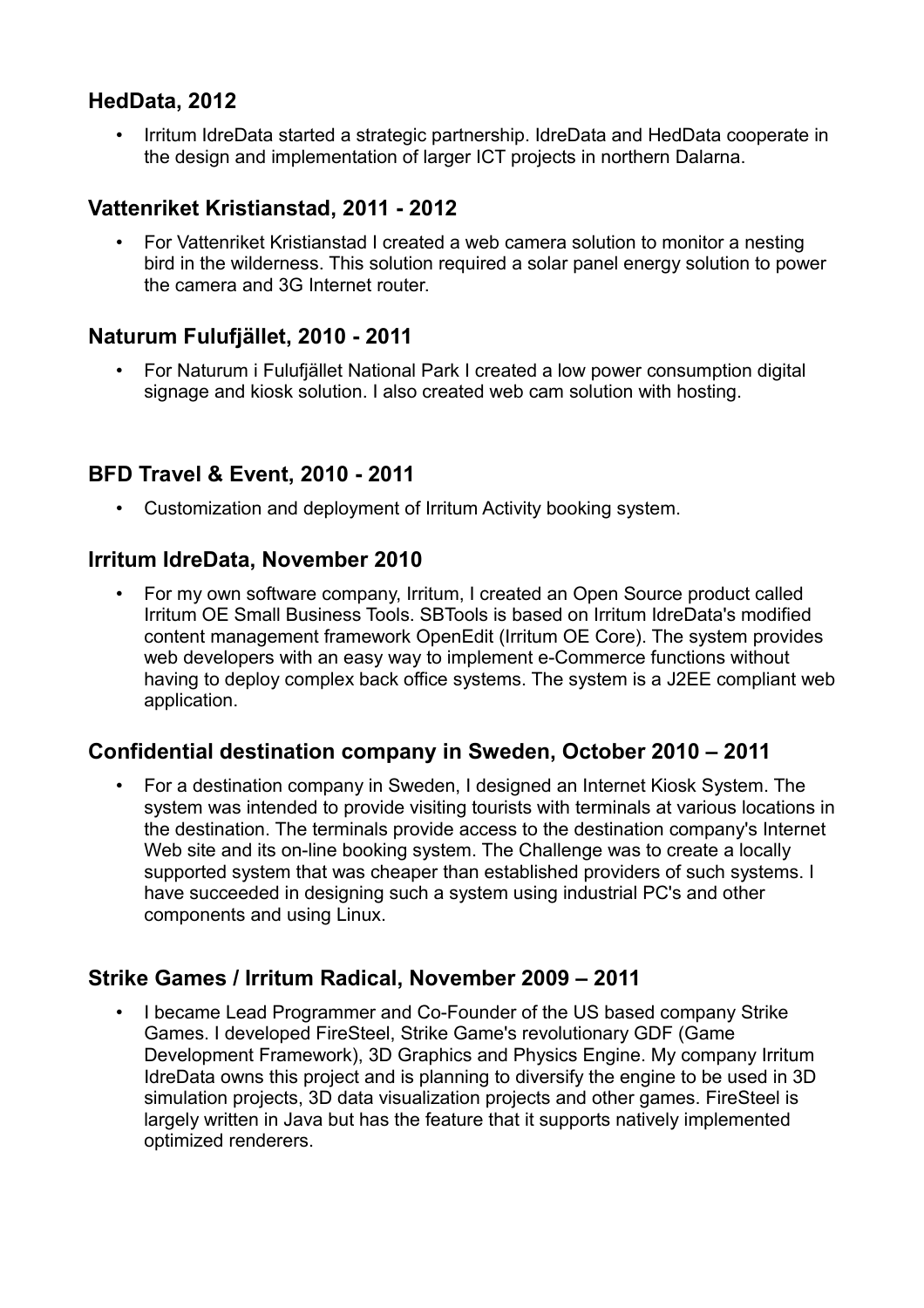### **Svanströms & Co, 2009**

• Svanströms runs an e-Commerce system based on several frameworks that I designed and implemented. In 2009 Svanströms upgraded their MOVEX installation to M3. As I created the integration layer for MOVEX and the e-Commerce framework, I was asked to create a new one that would enable both MOVEX versions to be integrated transparently at the same time.

### **Cypoint, 2008 - 2009**

- To assist Cypoint's projects at Svanströms I created various API's, tools and class libraries for Cypoint such as an import and conversion tool to load up data base information from PostgreSQL to Apache OFBIZ Entities.
- A Java API for performing real-time credit checks of persons and organization using a 3<sup>rd</sup> party providers web services.
- Various integrations and adaptations of my own application server and development framework Uhura (running at Svanströms) etc.

### **Irritum IdreData, 2008**

• To address the needs of a market of small to medium sized local companies I designed and implemented an Open Source web application suite called Irritum iWeb Suite. The suite provides a framework for implementing simple but very robust e-Commerce and on-line Collaboration Systems. The product is currently in use at various companies and is continuously upgraded. The product is based on the Irritum OE Core a Content Management Framework based on OpenEdit but enhanced to support n-tier distribution of services and web based distribution of updates.

#### **Irritum IdreData, 2008**

• Designed and implemented STACI (System Telemetry And Control Interface). STACI is a Java Mobile Agent Framework. This framework is based on and a continuation of IBM's Aglets Framework. STACI was engineered for a different purpose though. STACI can be used to create massively distributed systems with actual moving code. In combination with various levels of artificial intelligence mobile agents can achieve various levels autonomy. Using agents is also the only viable way for certain types of networks that suffer high latency such is the case in controlling space crafts. Using mobile agents instead of the client server model can hugely improve the performance of certain system. STACI is deployed at various sites. Agency has huge potential for e-Commerce applications. At Svanströms STACI provides a continuous guarding and management of the many servers that are involved in their e-Commerce and integration systems.

### **Svanströms & Co / Irritum IdreData, 2007 – 2008**

• Initially a R&D project at Svanströms and later continued in Irritum IdreData, I created the Irritum OpenEdit Core Framework. This framework is Open Source and the bases of many of Irritum's web systems. It is an adaptation of the OpenEdit CMF (Irritum IdreData is an official partner of EnterMedia). This enhanced framework enables the development of J2EE web applications with an n-tier SOA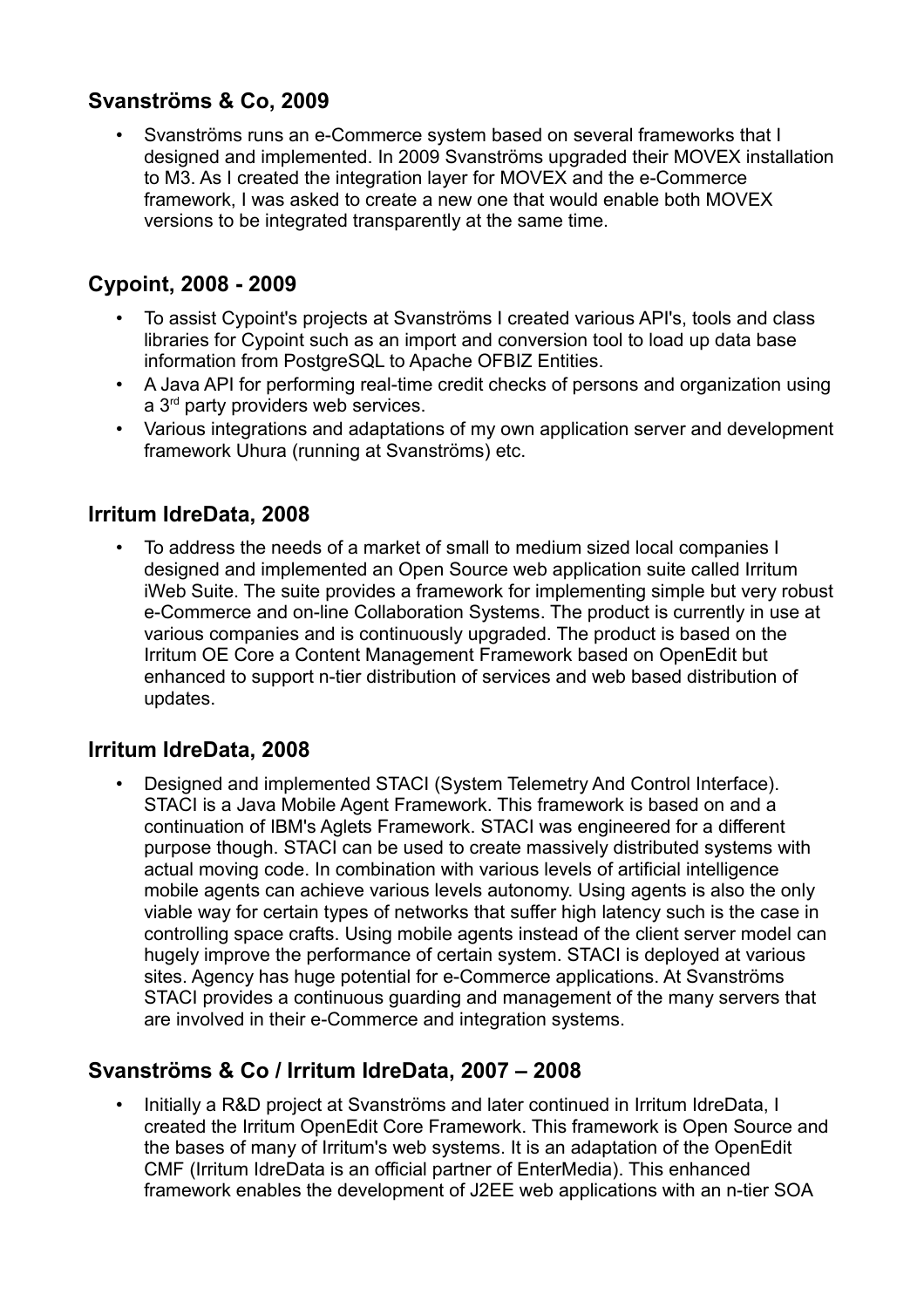and configurable distribution sites. The framework uses Spring, Velocity and many more Open Source technologies.

# **Svanströms & Co / Irritum IdreData, 2007 – 2008**

• For the benefit of Svanströms and a few internal projects, I designed and implemented iProx. IProx is an intelligent information proxy. It defines proxy sites and a set of public API's on information resources. IProx sites can communicate with each other over a network and iProx sites manage distributed and long transactions. IProx serves as a PnP registry for information services and it defines an API to embed hooks in information systems. iProx provides leasing services for distributed resources and pre and post processors on the define API's. At Svanströms iProx was set up to provide real-time access to pricing information from MOVEX. Pricing calculations are so complex that iProx was needed to intelligently cache results for customers so they would be able to see their specific prices in the web shop. IProx was also used to create a hook into the web shop service to enable conditional and limited offers. The conditional offers were in fact STACI agents that had a life cycle of a few month. The offer agents docked with the e-Commerce service, used iProx to plugin to the defined hooks for a while and later returned with statistics.

### **Irritum Radical, 2006 – 2007**

- Irritum has a project/department solely for one-off technical R&D projects called Radical. In 2006 I started on MAECAMS (Modular Alternative Energy Controll And Management System). The project's aim was to create a set of modular tools and systems for efficiently controlling and managing alternative energy sources. From this project several products emerged. To name a few:
- CoreNet: RS485 packet transport layer for communicating with micro controllers.
- FoxCore: Linux based micro computer completely designed by bth tec including rewritten device drivers for the CRIS architecture.
- AVRCore: AVR Controller board based on the AVR Mega UPC including operating system and communications. A project that today is still in the concept phase is the technical and functional design of a power supply model comparable to what is used in various satellites. The design uses several redundant main buses and can have multiple power sources such as PV Solar Panels, fuel cells etc. Charging of pluggable accumulation systems can be fully programmed over time. Multiple secure output channels with programmable output specifications. The main idea is to use space technology to create more efficient alternative energy systems here on earth.

### **Irritum Radical, 2006**

• Designed a implemented Saron, a very simple One-Pad Encryption/Decryption package that can be used to communicate proprietary information between parts with absolute certainty of security and non-repudiation. This encryption method can not be cracked by any person or organization. The main application of this package is preventing industrial espionage. The package has since been released under GPL.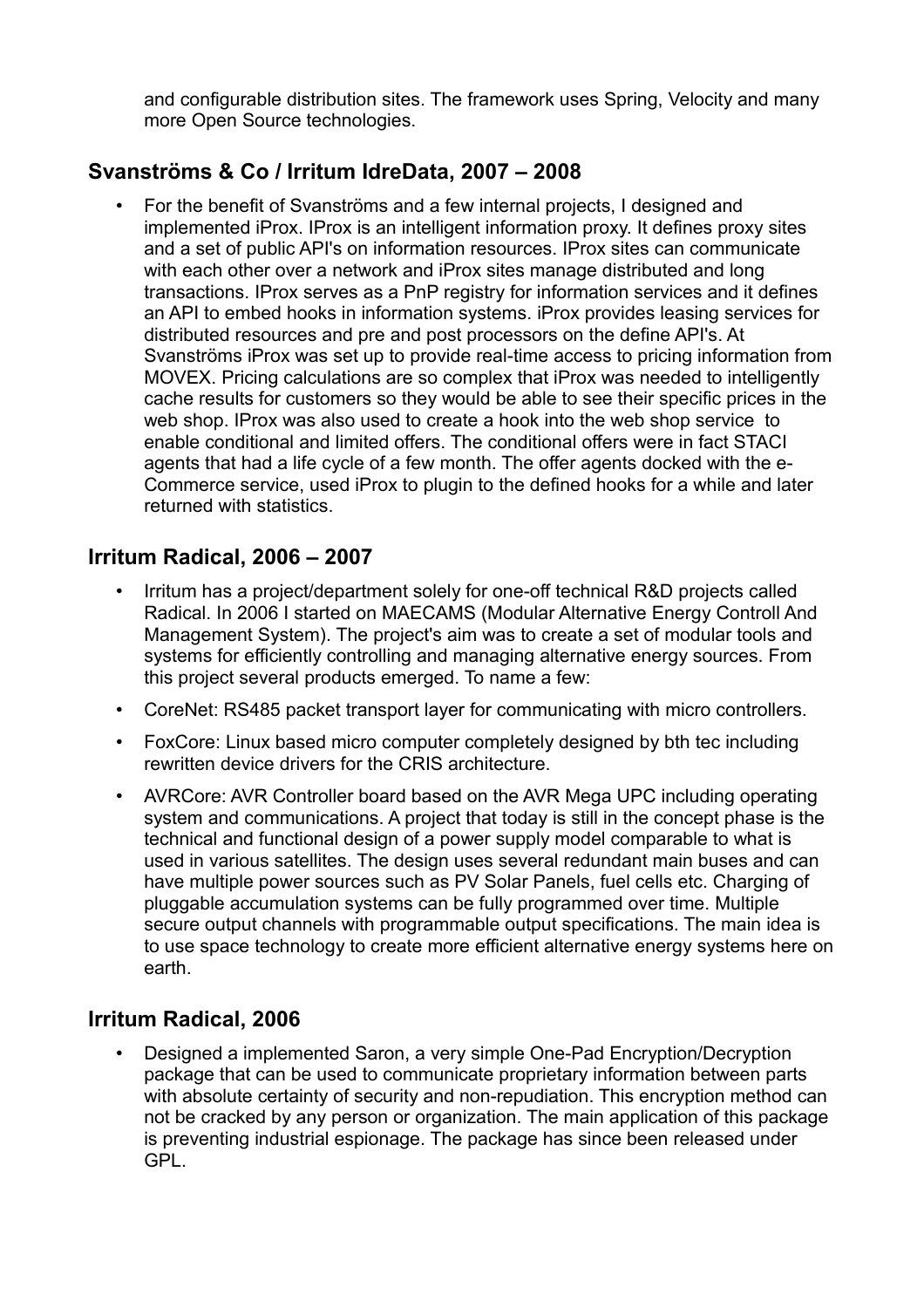# **Apica / Irritum IdreData, 2006**

• Designed and implemented ACE (Apica Control Engine). Apica developed network based management systems. ACE lets you easily configure many concurrent management tasks. An ACE systems consist of daemons and controllers. Irritum owns this framework and uses it under the name ICE. Many parts of ICE have later been incorporated in STACI, an altogether much more advanced management system. ACE/ICE was even used at Svanströms and integrated in JMAPI (Java Management API) using NAGIOS to query server health.

### **Irritum Radical, 2005**

• Designed and implemented SR1. SR1 is a musical software synthesizer. The system supports as many concurrent voices as the host CPU can handle. This system was a show case for doing advanced DSP (Digital Signal Processing) on PC's. The system core was fully written in C and later, parts of the DSP algorithms were optimized in assembly language for various processors. The system supports all features of MIDI and has a plugin that makes it act like an old-school analogue synth. The system runs on Windows and Linux and its control canvas was implemented in Java so only the engine needed to be system specific. Hardware designs were made for embedding the system in a specialized system with dedicated DSP's

### **Svanströms & Co / Irritum IdreData, 2001 – 2008**

- I was contracted to help implement Svanströms e-Commerce platform. Svanströms had bought a skeleton e-Commerce System from Idealock/Kanebiz a company I was one of the founders of. The system was based on my Open Source framework Uhura. Uhura is an optimized and light weight framework that supports vital J2EE standards but without the performance overhead J2EE systems can have. I was lead systems architect and programmer and in that function made sure a holistic view was kept of all the integration challenges. The system has been up and running for many years now without major failures. The Uhura framework has been kept up to date and gradually enhanced over the years. The framework is owned by me in my company Irritum IdreData.
- The most important enhancement that was made during that period was the design and implementation of PMagick. This subsystem allows developers to define server side processes in XML files by defining the service objects they are dependant on, which entity services to use, define those services and entities, create custom queries etc. PMagick takes this file and generates about 2/3 of the server side code for the system. This product brought down the frequency of bugs created in development enormously (much better metrics) and increased performance significantly.
- In this period I also created ePipe. ePipe is the message engine that processes all XML messages coming in and going out from Svanströms. It is in this product the integration with MOVEX and other back office systems is realized. It is also in this product that the external integrations are done by mapping the various XML standards that need to be supported to an internal on (cXML). As an example: ePipe integrates Visma's Proceedo procurement system with Svanströms order process. The systems were all deployed on Linux servers.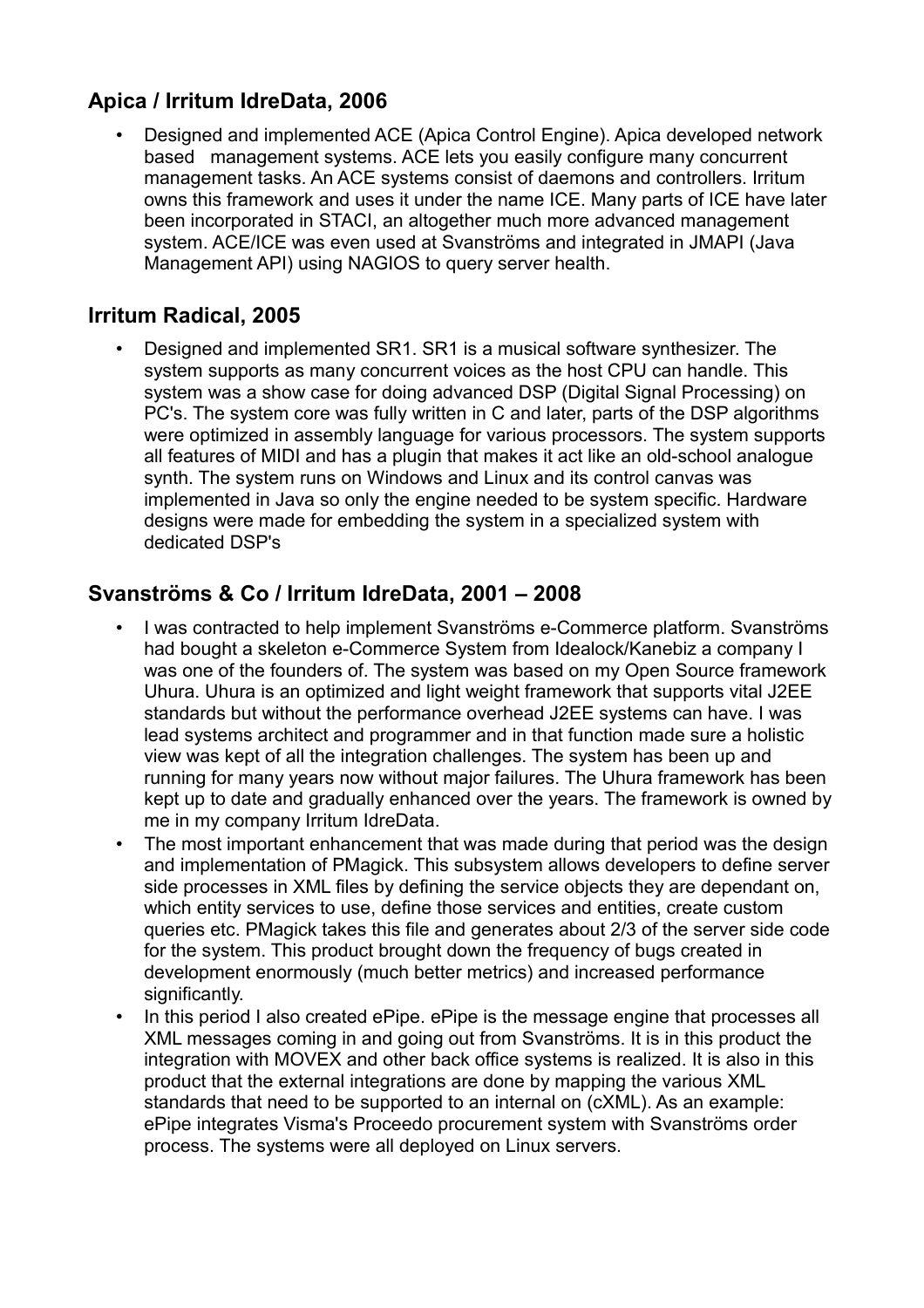### **Idealock / Kanebiz, 2000 – 2001**

• I was Head R&D at Idealock. From 2000 to 2001 I worked full time on gathering the set of tools and frameworks my department had developed into a single coherent Java framework for the development of large web based distributed systems. Idealock had a subsidiary company Kanebiz that needed the framework for their development of a full e-Commerce product for suppliers based on XML e-Commerce standards. The framework is called Uhura. It consists of Scotty which is a content management framework based on XML and XMLT, PStore which is an object - relational mapper, database abstractor and transaction manager with optional internal CLI database engine and an application server.

### **AGA Sweden & Finland / Idealock, 1998 – 2000**

- I was Head R&D at Idealock. The first components of the framework that later got called Uhura were developed. These new components were based on experiences I had gained from the development of Cortex at Entra Data. They were first used to create a large CRM system for AGA.
- In 1999, together with a colleague, I created a web order system for AGA called AGA WebOrder. The whole system was based on the XML e-Commerce standard OBI.
- AGA was unimpressed with the time it took IBM to create bug fixes for WebSphere that we needed to deploy our java servlets. I decided to create our own J2EE servlet container called Uhura Http Daemon and supported the full J2EE specs (including security, a first in Europe at the time). All AGA systems were deployed on AS/400, AIX and Linux systems.
- Also, in this period, I did a research program to ascertain the feasibility of writing 3D game engines and games in Java. A project I later had a lot of benefits from when I got involved with Strike Games and the development of FireSteel.

### **Entra Finanskonsult / Tieto Enator, 1996 – 1998**

- The last two years at Entra I was assigned to Entra Finanskonsult. This subsidiary needed to create a new leasing system with buy in from customers such as ABB. I became Lead Architect for the project and decided that the system should be developed in Java, a language only 1.5 years old at the time. The system was distributed over several services and some sort of application server architecture was needed. It was decided at first that the architecture would be CORBA based. After I visited Java One I realized that my application architecture for CORBA , called Cortex, mapped almost perfectly on the early specifications for EJB (Enterprise Java Beans). I changed Cortex to fully implement the EJB specification and it became the first EJB container with full container controlled persistence and transaction demarcation in Europe (according to Sun). This enabled Entra to develop Enterprise Java Beans, test them in Cortex and later deploy the system at customer sites using conventional application servers such as Weblogic Tengah, IBM WebSphere etc. once they implemented the EJB standard.
- I talked before a number of engineering groups such as from Saab Aeronautics about EJB and its technology and also educated Entra's own OO expert group in how to design large scale systems using EJB.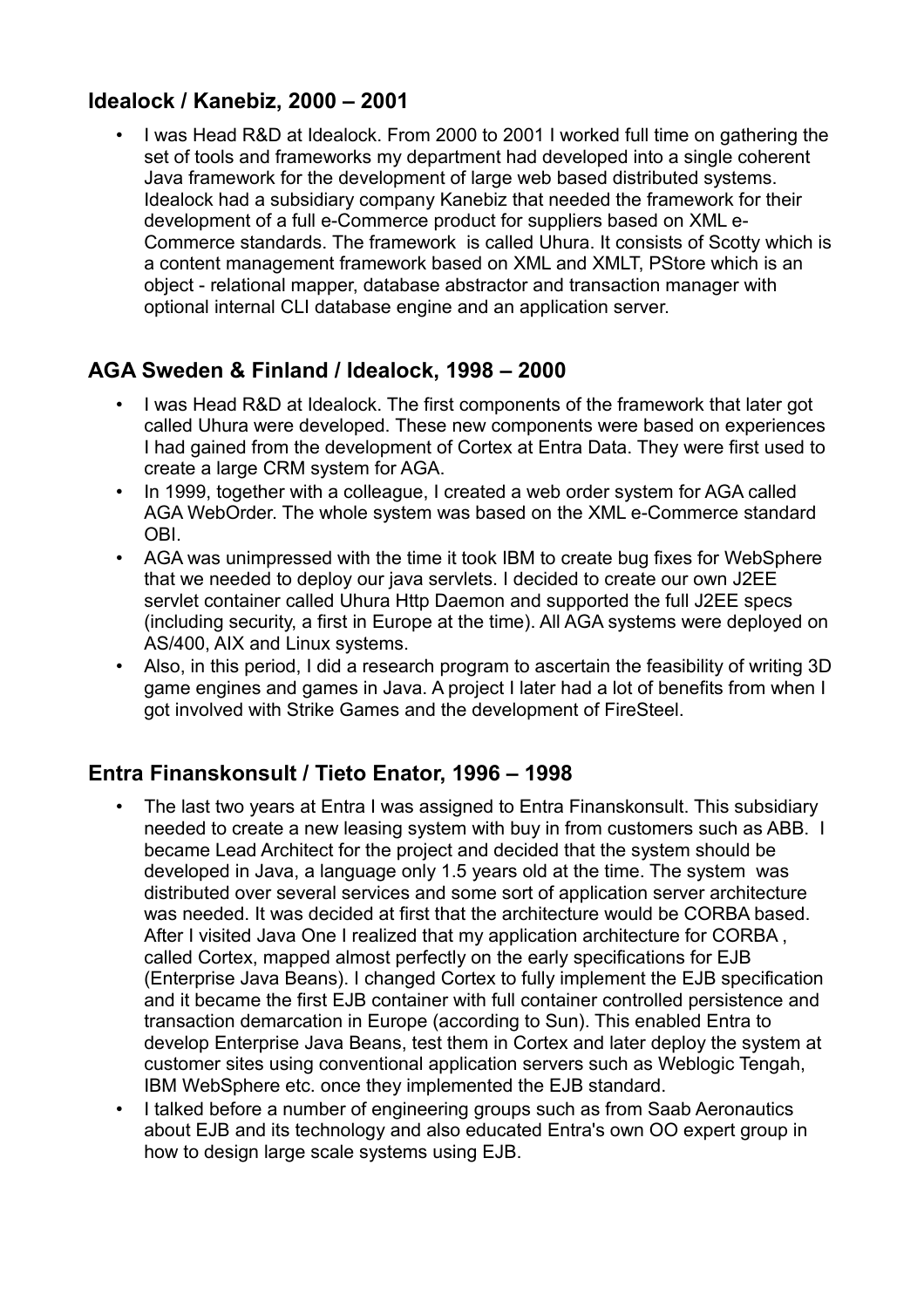### **Entra Data, 1995 - 1998**

- In December 1994 I moved from The Netherlands to start working for Entra Data in Sweden. I was hired to work on Entra Data's R&D department. I started working on Entra Data's commercial product called Phantom Hurricane. The product ran on OS/2 and Windows. During the first year at Entra I had created many API's supporting software development on Phantom such as:
- DDE subsystem.
- Dynamic menu system.
- DCOM container for embedding terminal emulators.
- Phantom was fully written in C. I gradually introduced OO concepts to Phantom by introducing C++ to the team.
- Entra also had a few products that were written in SmallTalk. I have created various drivers for use in a SmallTalk environment such as a driver and an API for a SmallTalk product to control a credit card embosser.

#### **Mettler Toledo, 1994**

• I took a freelance job at Mettler Toledo to design and implement an elaborate class library to enable developers to create CUA compliant GUI's on Mettler Toledo's scale products. The scales ran OS/2. Once this job was finished I moved to Sweden.

### **The Frobozz Magic Software Company, 1994**

• I was Co-Founder and CEO of Hactar, a small embedded systems company. The Frobozz Magic Software Company commissioned a system from Hactor for their stock investment software to acquire text-tv stock price information. Hactar developed a PC and PS/2 interface card and I wrote the firmware and OS/2 device drivers.

### **FMT, 1993 - 1994**

• I was Co-Founder and CEO of Hactar, a small embedded systems company. FMT commissioned a system to measure energy use, loss and flows in buildings. My colleague and I designed the hardware for this system which consisted of a computer system that was designed from scratch with elaborate I/O features. The computer system was called GUM and was build around a NEC processor that was Intel x86 compatible. I wrote the operating system and device drivers for the system. The system software was written using Borland C/C++. I completely rewrote the C startup library and some standard libraries to be able to cross compile and deploy the system on the embedded system.

### **Lecombi, 1992 – 1993**

• I was Co-Founder and CEO of Hactar, a small embedded systems company. An auction house commissioned Hactar to develop a voting system for their procurement auctions. Hactar designed a twisted pair network technology and I designed and implemented the firmware and device drivers for the server PC. The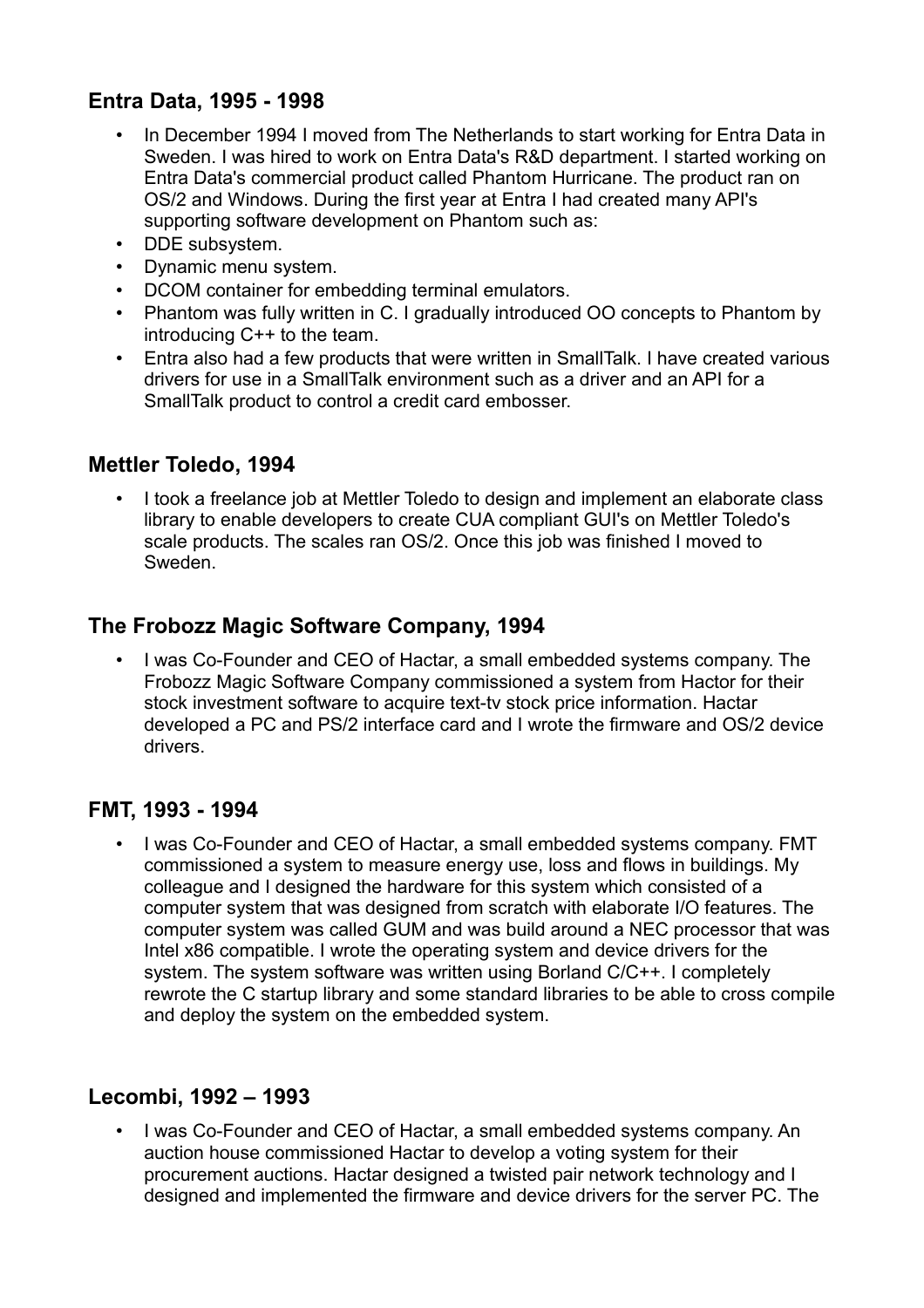system was called HLAN.

### **Exact Software, 1988 – 1992**

- I started my professional career at Exact Software in Delft, one of the largest ISV's in The Netherlands. I was hired to join the two persons that made up the Technical R&D department. Exact Software creates ERP, project planning and financial software. The systems consisted of 6 million lines of C code and only about 300,000 of them were operating system dependent. R&D's job was to design and maintain those 300,000 lines of code. This was The Runtime. Exact Software ran on DOS, Windows, OS/2, Mac and Unix. R&D had developed their own database engine. I created many parts of the runtime such as:
- Data Dictionary System. The Data Dictionary described every table and field in the system not only for the database but also how it was presented on screen and reports. This feature made writing software against the runtime almost like writing code in a 4GL.
- DLL subsystem of the runtime enabling DLL loading and building under DOS. This made DOS compatible with the other systems that all had dynamic library loading.
- Prototype of the Exact Operating System (EOS). The idea was to have a raw OS core.
- Company wide chat application using Novell's service architecture and AWK. The system was called Gonzo. It enabled all people on the local network to chat with each other and report bugs and opload and download files.
- Memory and system expander for the DOS applications. DOS did not take advantage of the protected mode of Intel processors so I made a runtime extension that did.
- A virus to find and remove virus infections.
- A sorting algorithm, used in the database engine, that was faster than Quick sort. It is to this day uncertain if I did not come up with a fully new algorithm.
- In the last 2 years of my time at Exact I was put in charge of major internal quality and automation project to redesign and automate many software development processes. The system ensured that every software developer could take any workspace, check out his project submit build jobs to build servers and get reports about software metrics, and statistics on individual programmers etc. During this project I gained extensive experienced in compiler design and software analysis (metrics).
- At Exact I started studying Object Orientation. I started with the AT&T's Glockenspiel C++ preprocessor and wrote a prototype runtime in C++.
- Some other languages I worked with in this period were FORTH and MODULA2

### *Fields of Expertise:*

### **Computer science / research and development:**

- Software Engineering
- Systems Engineering
- Database engine design and implementation
- Compiler design and implementation